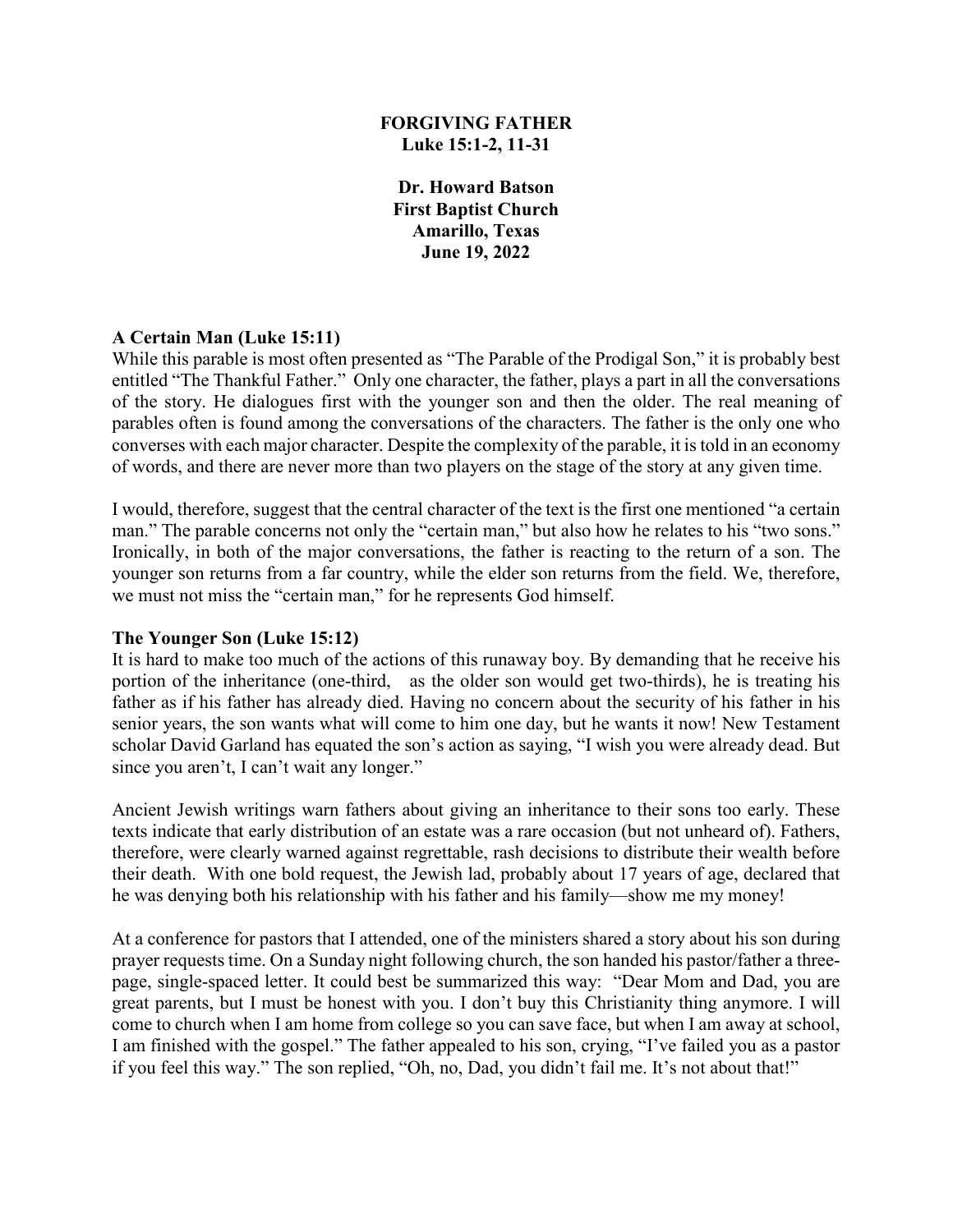During this time of prayer requests, another pastor opened up, as well, saying he had a daughter who had done the same. When the prayer time was over, I watched these two ministers, who each had a "wandering" child, embrace each other because they each understood the other's pain—a pain that comes when a child leaves the father's fold.

The pastor of the son said to his wayward boy, "If you want to go on a journey reading philosophers, I'll go with you on that journey. But I'll not get stuck with you. Some folks get stuck on a journey and never come home again."

As each of these ministers shared their story, I couldn't help but think that God knew their pain, too, because God is a "certain man" who has two sons, and one of them runs away to a foreign land. And even the other son doesn't come close as he closes his heart to the grace of his father.

# **A Distant Country (Luke 15:13)**

The son "gathered everything together." This language of "gathering together" may be code language for converting one's assets into cash. Fleeing on a journey, the younger son hopes to get away from both his father and his father's household. With the fewest of words, Luke indicates that it was not long until the boy had blown his bundle—squandered his estate with loose living. Interestingly enough, the older son fills in more detail concerning his younger brother's indiscretions. Put plainly, he says, "…he devoured your wealth with prostitutes" (15:30).

Anticipating such foolish actions by young men, the Wisdom Literature of ancient Israel warned against fleshly flings that would divest one of his assets. Sir 9:6 says, "Do not give yourself to prostitutes, or you may lose your inheritance" (compare Proverbs 5:1-14; 23:26-35; 29:3). Advocating a similar warning, the proverbial sage says, "Whoever loves pleasure will become poor; whoever loves wine and olive oil will never be rich" (Proverbs 21:17). The younger son, therefore, fits the paradigm of the undisciplined son of Proverbs and other Jewish literature, while the older son should expect to reap all the rewards of obedience.

### **The Pig Pen (Luke 15:14-15)**

The son ran to be far away from the watchful eye of the father. Thus, he fled to be free in a foreign land. As is always the case, the sin sank in and began to demand its destructive toll. While wallowing in the pig pen, the son realizes that he has exchanged the freedom found in obeying his father with slavery to his sinful nature. He is bankrupt, both financially and spiritually.

A severe famine drives the runaway boy to rock bottom as a Jewish lad—he was feeding swine! I do not know which would be most alarming—living among the Gentiles or the pigs, for both were considered unclean by the Jews (Leviticus 11:7; Deuteronomy 14:8).

# **The Turning Point (Luke 15:16-17)**

Finding himself thigh high in pig pods, the runaway lad comes to his senses and decides it would be better to be a slave in his father's house than to be starving surrounded by swine. He, therefore, picks himself up out of the pig pen and goes to the father. Once again, had the young man learned his lessons in wisdom, he would have known, "Whoever disregards discipline comes to poverty and shame" (Proverbs 13:18) and "the righteous eat to their hearts' content, but the stomach of the wicked goes hungry" (Proverbs 13:25).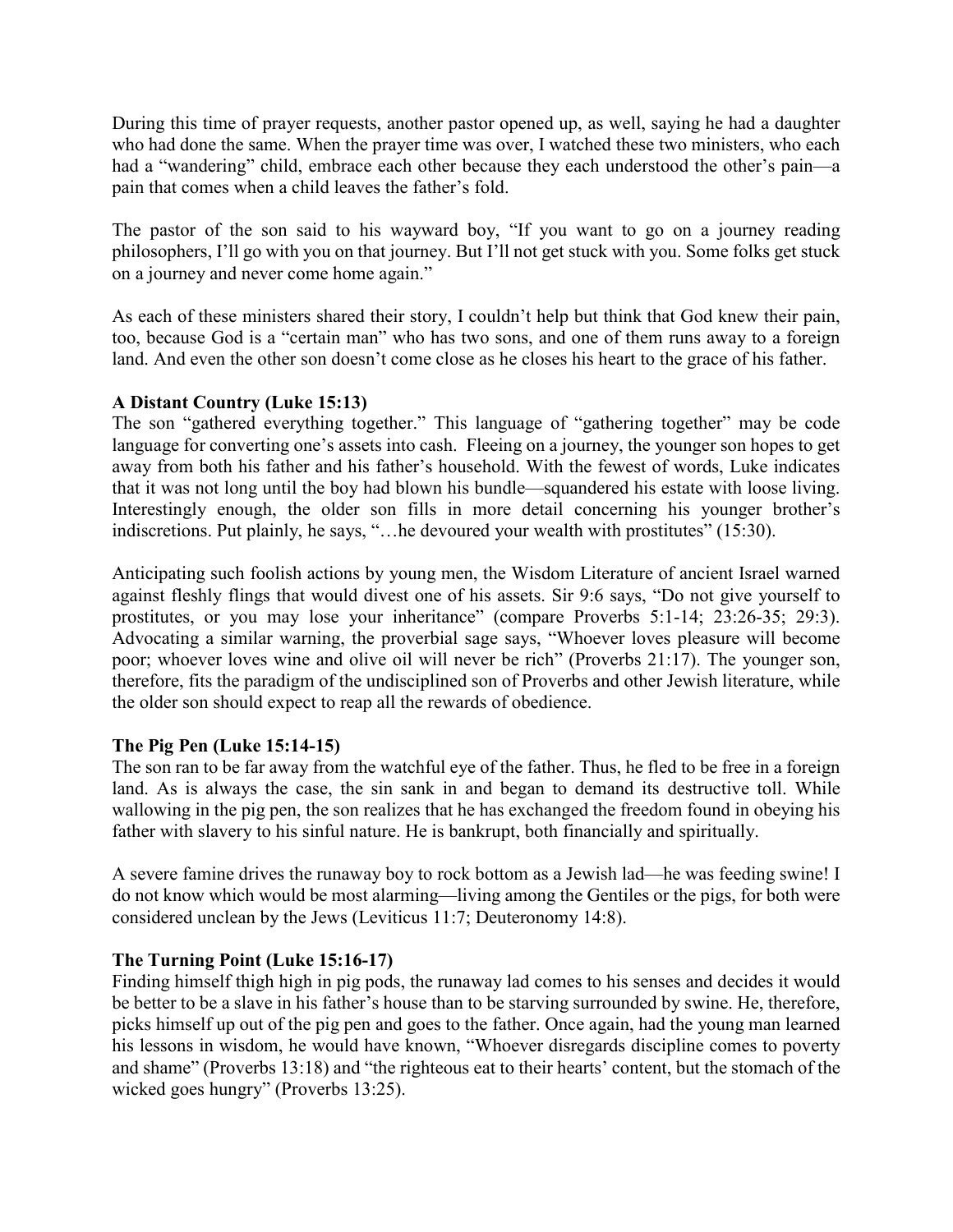The language of Luke 15:17, "he came to his senses," is an indication of his openness to repentance. Throughout scripture, the image of one "returning" is tied to repentance. The language of "coming to one's senses" indicates that the younger son had learned wisdom along life's road of suffering.

## **The Confession (Luke 5:18-19)**

To say that he has sinned "against heaven" is to say that he has sinned against God. We should note that the younger son takes full responsibility for his downfall. He alone has destroyed his relationship with his father and proven himself unworthy to be a son.

## **The Reunion (Luke 15:20)**

This is my favorite verse in the Gospel of Luke, especially the words, "While he was still a long way off...." How many times had the father looked over the horizon to see if, just perhaps, today might be the day that his son would come home? Does God look over the horizon for you today? How many of us have waited for a letter, longed for a phone call, or yearned for a visit, hoping that our wayward son or long-gone daughter would finally come to his or her senses and return home?

The fact that the father sees him while he is still "a long way off" must surely mean that the father had searched every day for the silhouette of his son returning home. To "run" to his son, the father had to throw aside conventions of Oriental behavior. Such a father wouldn't run to a son because the hurried pace was beneath the dignity of an Oriental leader because it suggests that he is not in control of his time or resources. For example, according to Sir 19:30, the nobleman is known by his gait, that is, by the slow, dignified pace that betokens his stature in the community.

The father's love is unconditional. He accepts the boy before he utters a word of contrition.

# **The Celebration (Luke 15:21-22)**

Even as the son is uttering his confession, the father begins reconciliation. The running, the embrace, the kiss, the robe, the ring, and the sandals all combine together to represent total acceptance, reconciliation and forgiveness. Honor has been restored to the once wayward son. The gifts themselves are a clear indication the father is not accepting him as a servant or a slave, but, rather, back as his own boy.

The killing of a fattened calf would indicate a village-wide celebration. Once deprived of food during the famine, now the son celebrates with the feast of the fattened calf.

### **The Resurrection (Luke 15:24)**

Not once, but twice we are told in this parable (vs. 24 and 32) that the younger son was dead, but is alive again. It also repeats twice that he was lost, but is now found. The imagery of death and life could hardly be more powerful. There is no condition worse than being dead and no greater solution than being alive.

Famed preacher Fred Craddock once preached a sermon on the prodigal's homecoming in Blue Ridge, a little town near where he lived and where he got his mail. Craddock followed the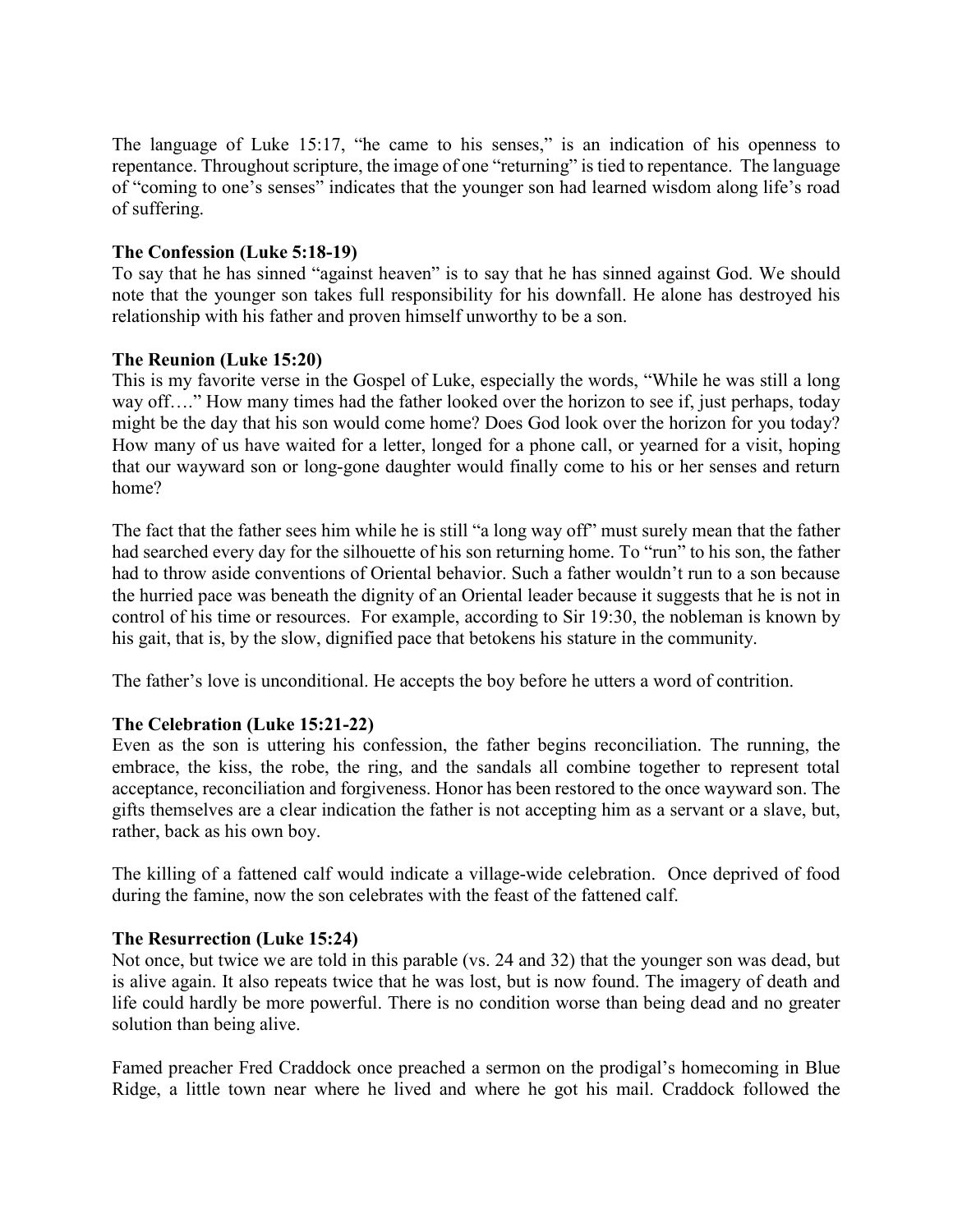lectionary text that day, which happened to be Luke 15. Following the preaching on the Prodigal Son, a man made a quick reply to Craddock, "I really didn't care much for that, frankly."

"Why?" asked the preacher.

"I guess it's not your sermon. I just didn't like that story."

"Well, what did you not like about it?" the preacher asked.

"Well, it's not morally responsible."

"What do you mean by that?" the preacher responded.

"Forgiving that boy."

"What would you have done?"

The man replied, "I think when he came home, he should have been arrested."

The gentleman was serious. The preacher kept waiting for the joke, but there was none. This fellow, an attorney, belonged to the unofficial organization nationwide that never has any meetings and doesn't have a name, but is a very strong network. These people are sometimes called the "quality control" or the "moral police." They want to make sure that everybody gets a mandatory sentence for their sins with no parole. Actually, they prefer execution.

"Well," responded the preacher, "what would you have given the prodigal?"

The attorney replied, "Six years!"

The attorney embodied the very spirit of the Pharisees listening to the parable told by Jesus.

# **The Elder Son (Luke 15:25-32)**

See him now, the first born. The one who is going to get two-thirds of the inheritance. He, too, is part of the quality control network. He comes in from the field, hearing the joy of music and the laughter of dancing. "I don't remember a party tonight," he mumbles to himself under his breath. "What's all the noise about?" he inquires of a servant.

"Haven't you heard?" the servant replies. "Your brother has come home. Your father has killed the fattened calf because he received your brother back safe and sound." But unlike his father, the elder son does not rejoice. He even refuses to be part of the reunion. The father comes out to the angry, elder boy and entreats him to join the celebration, to come to the dance.

Notice how carefully this parable is crafted by Jesus? The older son won't even refer to the younger as "brother." Instead, he labels him as "this son of yours" when speaking to the father. The older boy responds to the father's reception of the younger son like the Pharisees respond to Jesus' embrace of tax collectors and sinners (15:1-2). He, too, grumbles and is irritated by the joyous